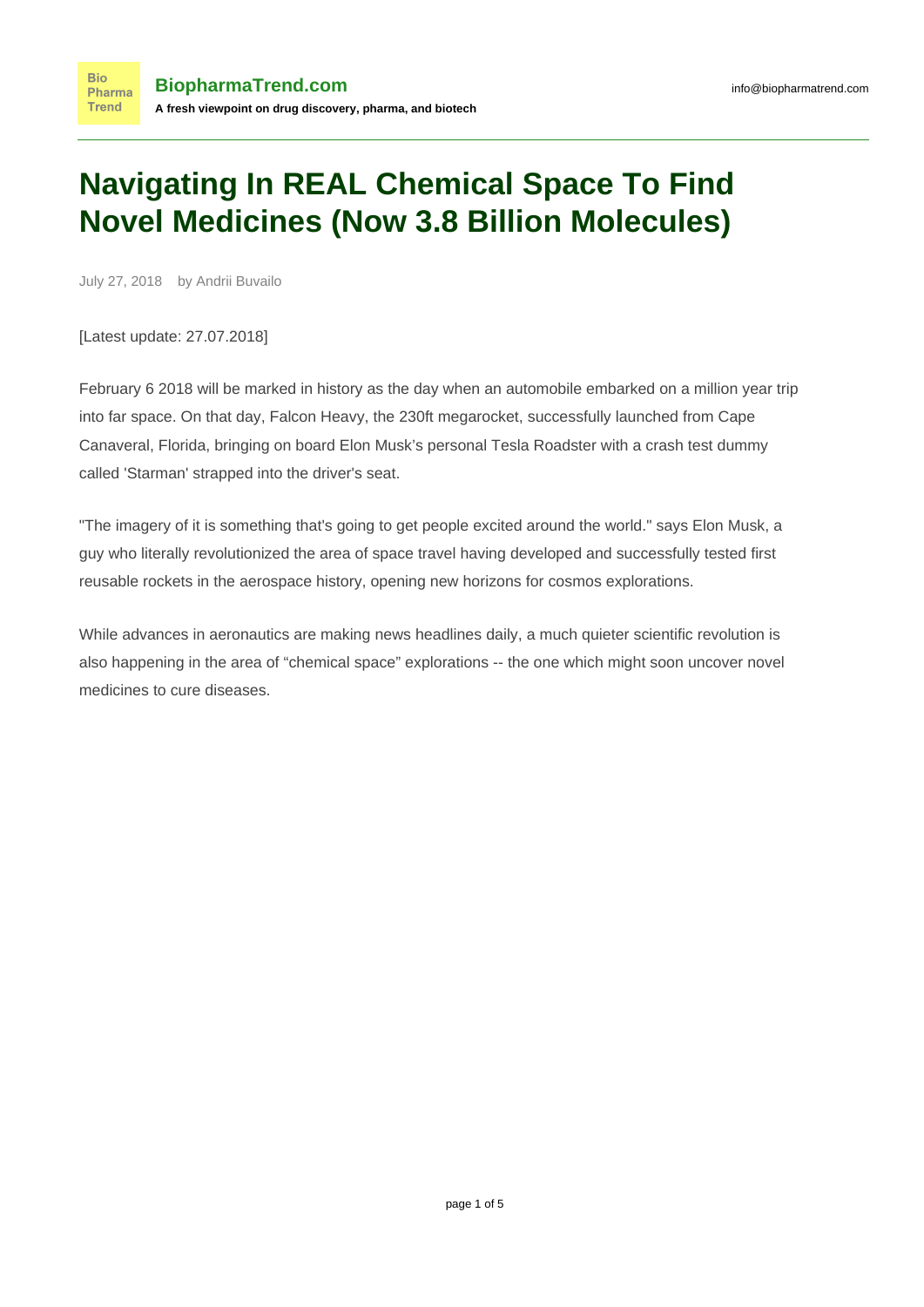**Bio** Pharma **Trend** 

**BiopharmaTrend.com A fresh viewpoint on drug discovery, pharma, and biotech**



("Starman In Chemical Cosmos", digital painting by Andrii Buvailo)

## **Computers help guide scientists in 'chemical cosmos'**

To navigate the chemical universe with better hopes, it helps to have a kind of map to know where to "dig for gold", rather than attempting to search in random regions. This is why computational methods are increasingly adopted in drug discovery programs to provide guidance in chemical space and decrease R&D costs.

A notable example of using computers to assist drug hunters is described in a recent Nature paper ["The](https://www.nature.com/news/the-drug-maker-s-guide-to-the-galaxy-1.22683) [drug-maker's guide to the galaxy](https://www.nature.com/news/the-drug-maker-s-guide-to-the-galaxy-1.22683)". In 2001, chemist Jean-Louis Reymond, at the University of Berne in Switzerland began a to draw a virtual chemical map with the ambition to cover as much of the massive space as possible. It took him sixteen years to amass the largest virtual database of chemical compounds in the world, GDB-17, which included 166 billion small molecules made up of maximum 17 atoms. He then grouped compounds according to 42 characteristics in a multidimensional space in which neighboring molecules have similar properties.

Having a database like this, one of the options to move forward for drug hunters is by using a particular known drug as a starting point -- to identify structurally similar but pharmacologically better versions of the compound in the neighboring regions of chemical space. Reymond and his team [used this approach](https://pubs.acs.org/doi/10.1021/ar500432k) to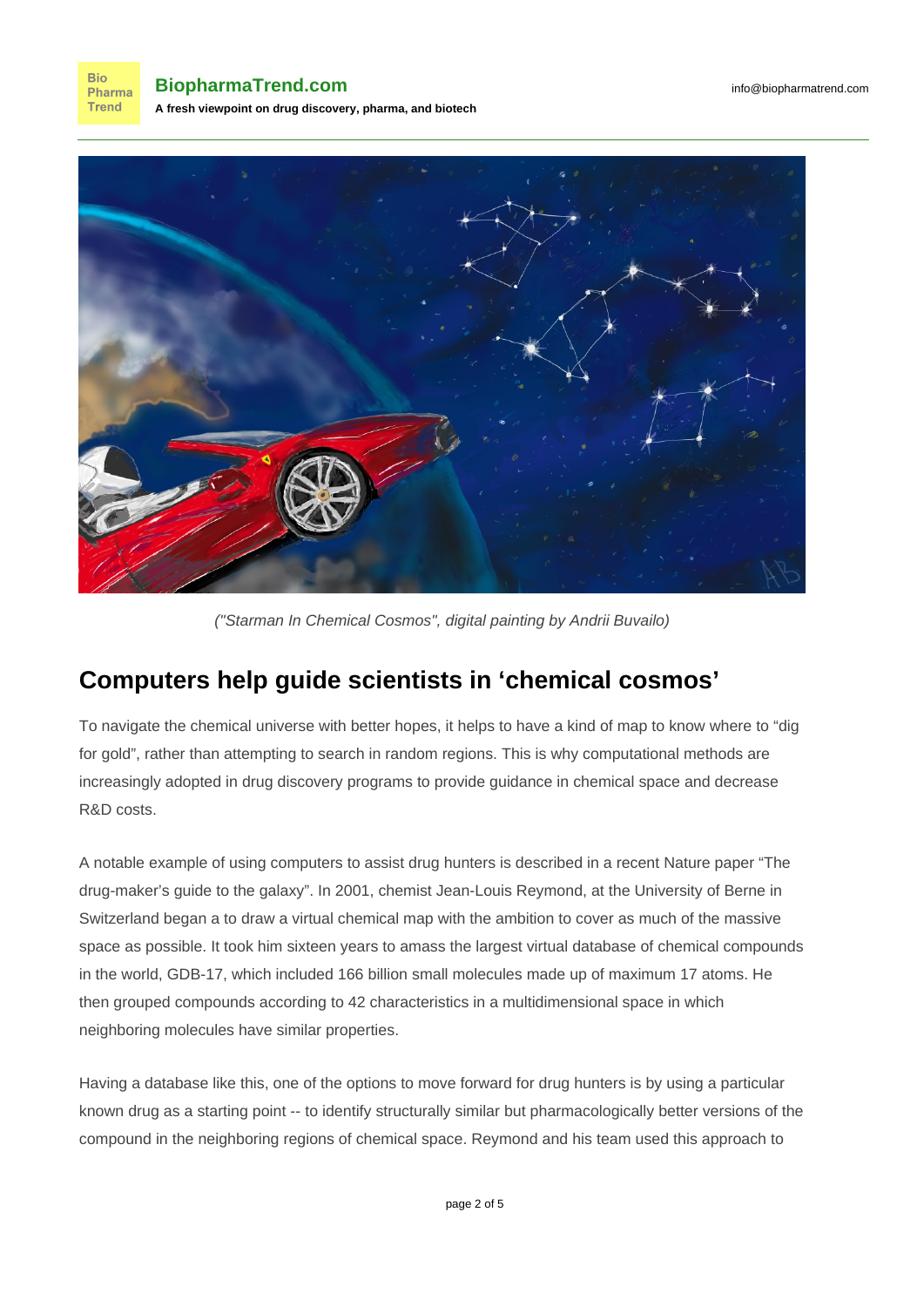**Bio** Pharma **Trend** 

identify a shortlist of 344 related compounds and later confirm that two of them could potently activate the nicotinic acetylcholine receptor, a useful target for disorders involving the nervous system or muscle function, and could be useful for treating muscular atrophy in aging.

An alternative approach includes the use of molecular-docking algorithms to screen vast chemical libraries in silico to find small molecules that bind to a given protein for which its structure is known from X-ray crystallography experiments. Chemists at the University of California, San Francisco, led by Brian Shoichet, [used this approach in 2016](https://www.nature.com/articles/nature19112) to search for a new class of painkiller. The team conducted virtual screening of more than 3 million commercially available compounds with the aim of identifying drug candidates that would selectively activate  $\mu$ -opioid receptor signaling to relieve pain without disturbing the closely related β-arrestin signaling pathway — the latter being considered to be associated with opioid side effects (lowered breathing rate, constipation). The researchers quickly narrowed down a huge compound library to just 23 likely candidates, 7 of which were found later to possess the desired activity.

## **Artificial intelligence (AI) is the next step**

Latest advances in machine learning (ML) algorithms stimulated a surge of interest in applying artificial intelligence (AI)-driven approaches to chemical space explorations. A wave of AI-driven startups, such as Exscientia, Atomwise, Cloud Pharmaceuticals, and Recursion Pharmaceuticals, to name a few, are utilizing machine's exceptional abilities to cope with big data and find unintuitive novel patterns and insights. Recently, a biotech company Juvenescence Ltd [announced](https://www.businesswire.com/news/home/20180205005024/en/Insilico-Medicine-Juvenescence-Announce-Drug-Candidate-Joint) about licensing the first purely "AI-born" drug candidate JAI-001 and its analogs from drug discovery startup Insilico Medicine.

"The selection of our first compound family is a landmark event for Juvenescence, and a broader comment on the potential of AI to transform the drug discovery and development industry," said Jim Mellon, Chairman of Juvenescence.

(To read more about key use cases for AI application in pharmaceutical R&D, read [Biopharma's Hunt For](https://www.biopharmatrend.com/post/34-biopharmas-hunt-for-artificial-intelligence-who-does-what/) [Artificial Intelligence: Who Does What?](https://www.biopharmatrend.com/post/34-biopharmas-hunt-for-artificial-intelligence-who-does-what/))

## **Finding firm grounds in the world of uncertainty**

One of the caveats of computational approaches is their notorious habit of suggesting drug candidates that are nightmares to synthesize in a lab. Chemists have to figure out a recipe for the suggested compound, which can take months or hard and costly work. Since there is not guarantee that the molecule will work once it is made, it represents the risks of wasting time and resources. For example,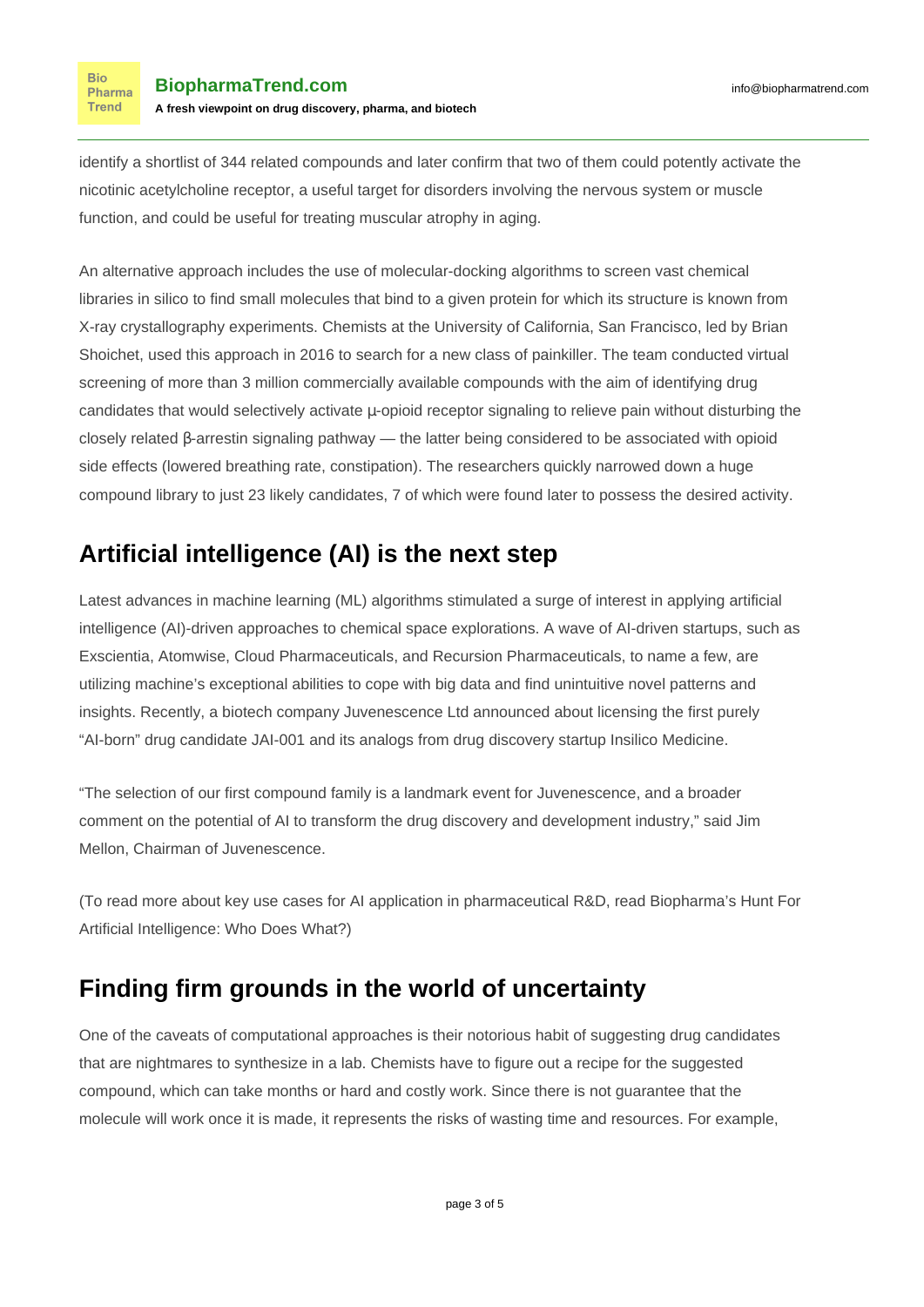**Bio** 

**Trend** 

Reymond's approach predicts a compound's activity profile correctly only 5–10% of the time, meaning that chemists have to figure out synthesis route (sometimes, extremely difficult, if possible) for up to 20 compounds to end up with just one that acts as expected.

"I would say the bottleneck in our exploration of chemical space is the ability to dare to make compounds," says Reymond. This problem is a consequence of working with purely virtual chemical spaces -- those which were artificially "designed" without having their synthesizability in mind.



A [recently announced collaboration](http://www.enamine.net/index.php?option=com_content&id=259) between a chemical supplier Enamine and a cheminformatics software vendor BioSolveIT was a major step towards overcoming synthesizability issues pertaining to chemical space explorations. The newly introduced [REAL Space Navigator](https://www.biosolveit.de/REALSpaceNavigator/) software allows for ultrafast searches in Readily AccessibLe (REAL) chemical space containing 650 million compounds, any of which can be synthesized with a guaranteed success rate of 80% and above, within 3-4 weeks.

**Update:** REAL database has been expanded to include [3.8 billion](https://www.businesswire.com/news/home/20180604005586/en/New-REAL-Space-Navigator-Breaks-Billion-Compound) synthetically accessible molecules.

This high synthesizability rate for all compounds from REAL chemical space is achieved by creating this space through appropriate single step combinations of the 150,000 building blocks available in stock and validated in parallel synthesis conditions while using only 106 most reliable reaction protocols developed and elaborated in numerous laboratory experiments.